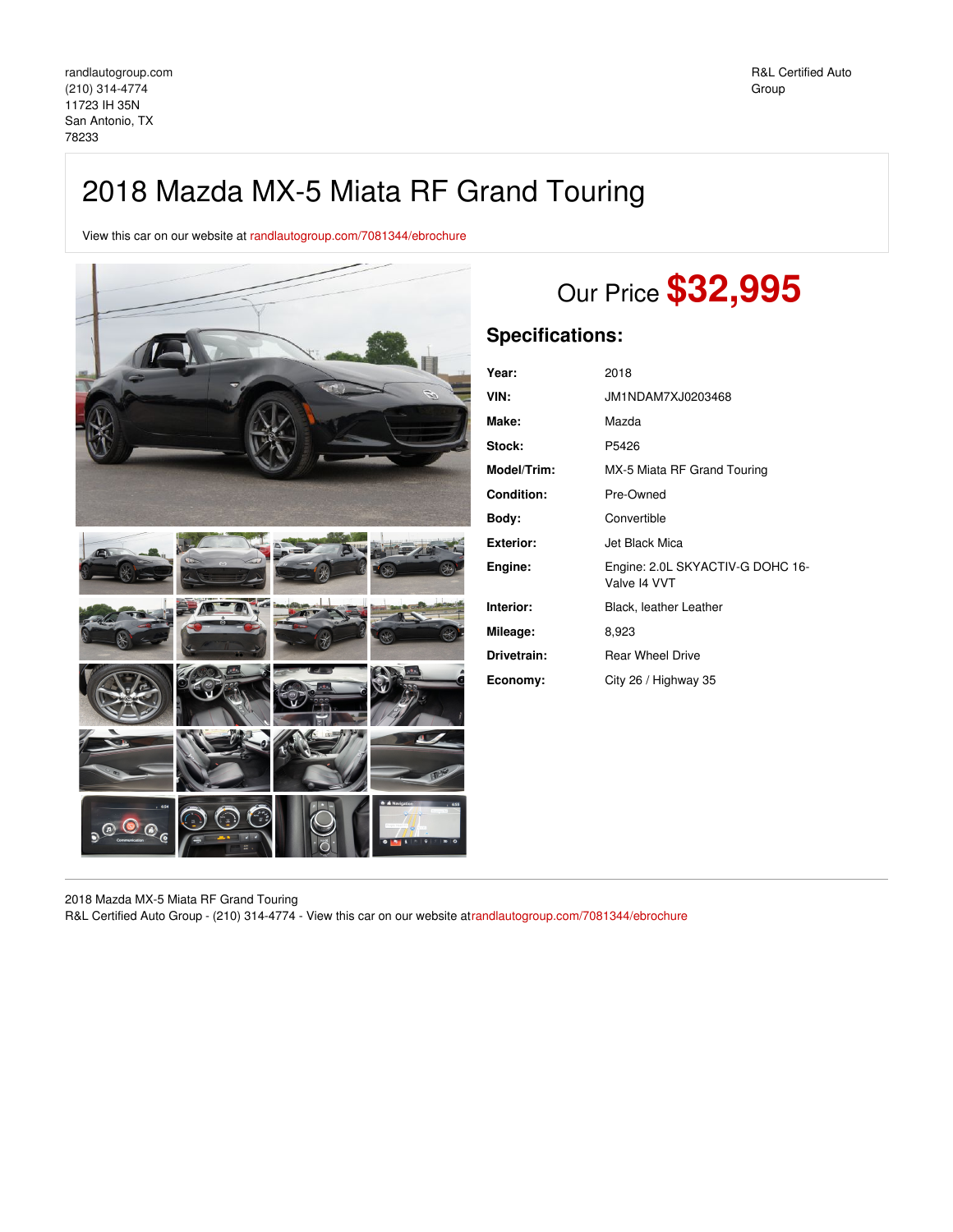

#### 2018 Mazda MX-5 Miata RF Grand Touring

R&L Certified Auto Group - (210) 314-4774 - View this car on our website a[trandlautogroup.com/7081344/ebrochure](https://randlautogroup.com/vehicle/7081344/2018-mazda-mx-5-miata-rf-grand-touring-san-antonio-tx-78233/7081344/ebrochure)

## **Installed Options**

### **Interior**

- Reclining Heated Front Bucket Seats -inc: 3 heat settings, forward/back slide feature, driver's seat front tilt, passenger back panel covered storage and integrated headrests - 2-Way Driver Seat -inc: Manual Cushion Tilt - Passenger Seat
- 
- Manual Tilt Steering Column
- Gauges -inc: Speedometer, Odometer, Engine Coolant Temp, Tachometer, Trip Odometer and Trip Computer
- MAZDA CONNECT Selective Service Internet Access
- Sport Leather/Metal-Look Steering Wheel- Front Cupholder
- Proximity Key For Doors And Push Button Start Power Fuel Flap Locking Type
- Remote Keyless Entry w/Integrated Key Transmitter, Illuminated Entry, Illuminated Ignition Switch and Panic Button
- Remote Releases -Inc: Power Cargo Access- HomeLink Garage Door Transmitter
- Cruise Control w/Steering Wheel Controls- Automatic Air Conditioning- Driver Foot Rest
- Interior Trim -inc: Body-Colored Door Panel Insert and Chrome/Metal-Look Interior Accents
- Full Cloth Headliner- Leatherette Door Trim Insert- Leather Gear Shifter Material
- Leather Upholstery- Driver And Passenger Visor Vanity Mirrors
- Day-Night Auto-Dimming Rearview Mirror
- Full Floor Console w/Covered Storage and 1 12V DC Power Outlet
- Fade-To-Off Interior Lighting- Full Carpet Floor Covering -inc: Carpet Front Floor Mats
- Carpet Floor Trim- Cargo Features -inc: Tire Mobility Kit- Cargo Space Lights
- FOB Controls -inc: Cargo Access and Windows
- Instrument Panel Bin and Locking Interior Concealed Storage
- Power 1st Row Windows w/Driver And Passenger 1-Touch Down
- Power Door Locks w/Autolock Feature- Systems Monitor- Trip Computer
- Outside Temp Gauge- Analog Appearance- Front Center Armrest
- Seats w/Leatherette Back Material- Engine Immobilizer- Perimeter Alarm
- 1 12V DC Power Outlet- Air Filtration